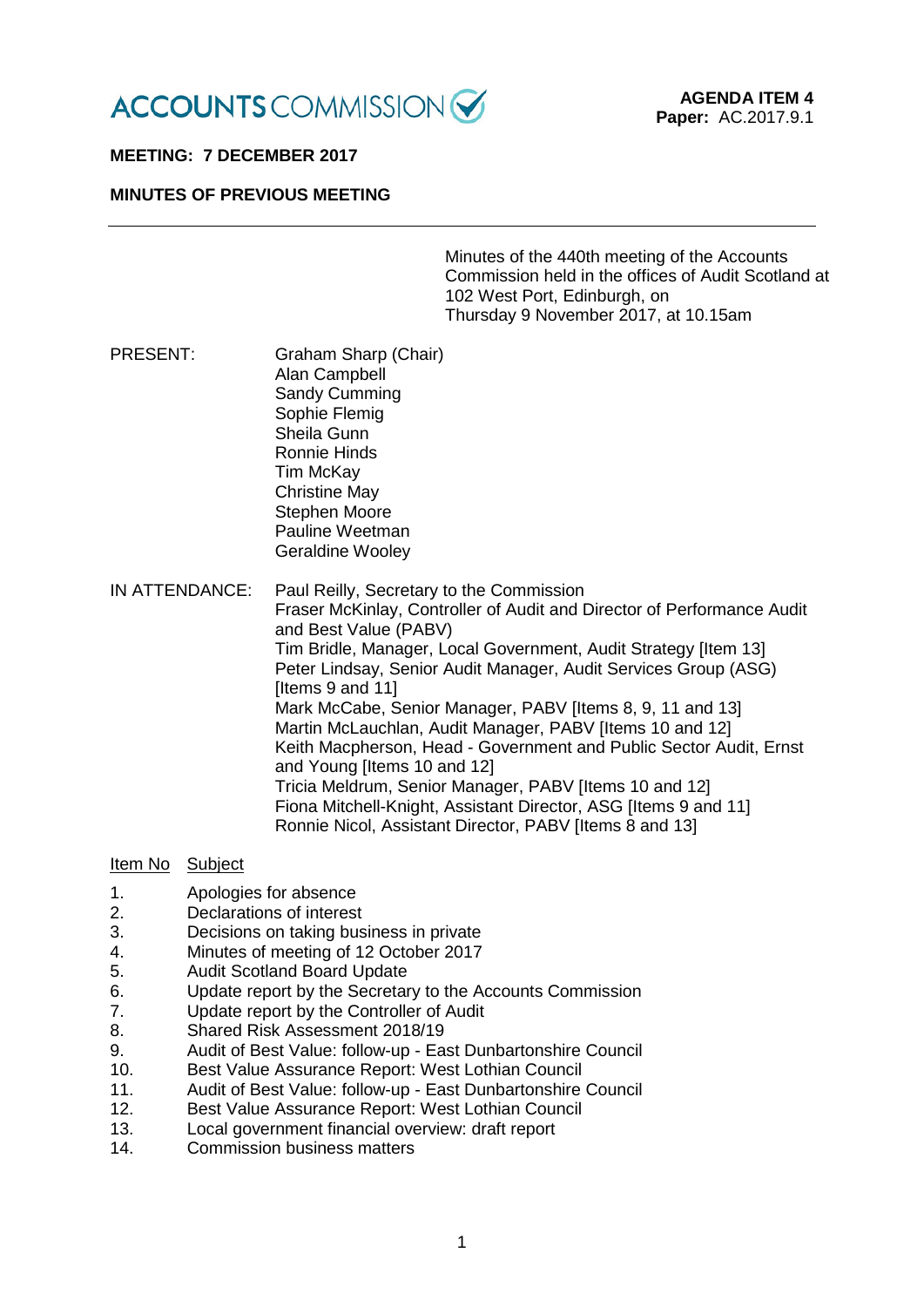## 1. Apologies for absence

It was noted that no apologies for absence had been received.

## 2. Declarations of interest

The following declarations of interest were made:

- Sandy Cumming, in items 10 and 12, as Chair of Scotland's Rural College (SRUC), in relation to references to SRUC.
- Sheila Gunn, in item 7, as Vice-Chair of the Wheatley Group, in relation to references to housing matters.
- Christine May, in items 9 to 13, as former Chair of Fife Cultural Trust, in relation to references to arm's-length external organisations.
- Graham Sharp, in item 9, as a resident of East Dunbartonshire.

## 3. Decisions on taking business in private

It was agreed that the following items be taken in private:

- Item 11 requires the Commission to consider actions in relation to a report by the Controller of Audit. The Commission is then obliged by statute to inform the council in question of its decision, which the Commission does before making the decision public.
- Item 12 requires the Commission to consider actions in relation to a report by the Controller of Audit. The Commission is then obliged by statute to inform the council in question of its decision, which the Commission does before making the decision public.
- Item 13 proposes a draft audit report which the Commission is to consider in private before publishing.

No business was notified by members for item 14 and thus the Chair advised that the item would not require discussion.

#### 4. Minutes of meeting of 12 October 2017

The Commission approved as a correct record the minutes of the meeting of 12 October.

Arising therefrom, the Commission:

- In relation to paragraph 10, noted advice from the Director of PABV that he would brief the Commission on matters around the role of local authorities in enterprise agencies.
- In relation to paragraph 14, noted advice from the Secretary that the Commission had published the Best Value Assurance Report on East Renfrewshire Council on 7 November.
- In relation to paragraph 16, noted advice from the Secretary that a report on ethical advice to the Commission would be considered by the Commission at its next meeting.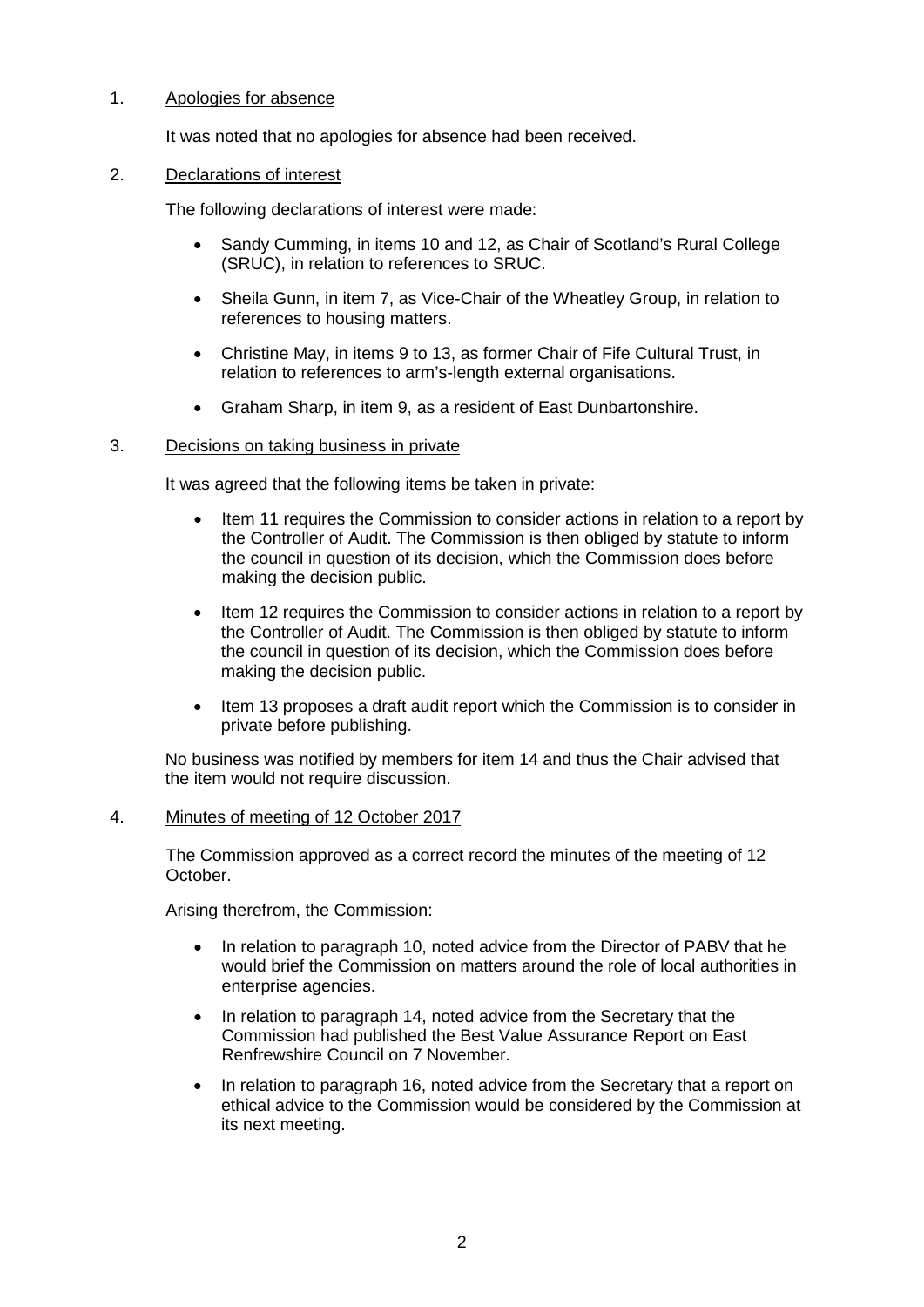## 5. Audit Scotland Board Update

The Commission considered a report by the Secretary providing an update on the business of the Audit Scotland Board, including the minute of the meeting of the Board of 23 August 2017.

Arising therefrom, in relation to paragraph 8 of the Board minute and in response to a query from Sophie Flemig, the Commission agreed that more information be provided on Audit Scotland's collaboration with Young Scot.

*Action: Director of PABV*

Thereafter, the Commission noted the report.

#### 6. Update report by the Secretary to the Accounts Commission

The Commission considered a report by the Secretary to the Commission providing an update on significant recent activity relating to local government and issues of relevance or interest across the wider public sector.

During discussion, the Commission:

• In relation to paragraph 46, noted advice from the Director of PABV, in response to a query from Christine May, that he would provide further information on the proposed meeting of the National Contingency Planning Group in relation to elderly care provision.

*Action: Director of PABV*

• Further in relation to paragraph 46, in response to a query from Sophie Flemig, the Commission noted that further thought would be given to featuring matters on older people's care as part of the committee day speakers' programme.

*Action: Secretary*

- Noted advice from the Director, in response to a query from Christine May, that he would keep the Commission apprised appropriately on the work of the Scottish Futures Trust, including the matter featuring in the forthcoming performance audit on innovative financing and City Region Deals.
- In relation to paragraph 47, noted advice from the Director, in response to a query from Stephen Moore, that he would continue to monitor workforce issues in relation to Brexit.

*Actions: Director of PABV*

Following discussion, the Commission agreed to note the report.

### 7. Update report by the Controller of Audit

The Controller of Audit provided a verbal update on his recent activity including meetings and discussions with stakeholders.

During discussion, the Commission agreed that the Director consider how to develop analysis of matters around local government workforce capability and capacity.

*Action: Director of PABV*

Following discussion, the Commission noted the update.

#### 8. Shared risk assessment 2018/19

The Commission considered a report by Director of PABV proposing the approach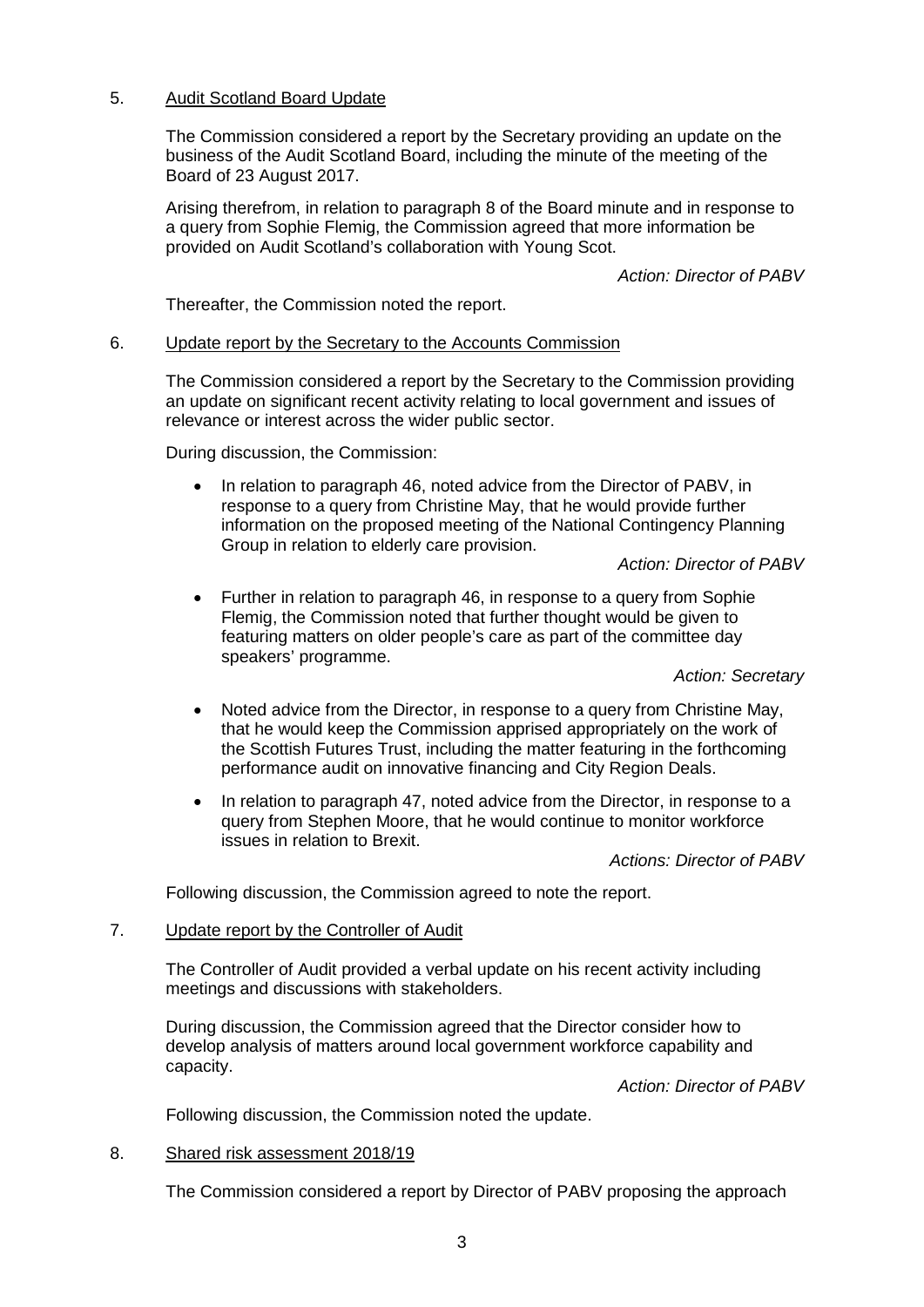to, and timetable for, the shared risk assessment (SRA) process for scrutiny work in 2018/19.

During discussion, the Commission agreed:

- That the Director provide details of local area network leads.
- To endorse the approach to, and timetable for, the 2018/19 shared risk assessment process.

*Action: Director of PABV*

## 9. Audit of Best Value: follow-up - East Dunbartonshire Council

The Commission considered a report by the Secretary to the Commission presenting the Controller of Audit's report of the Best Value follow-up report on East Dunbartonshire Council and seeking direction on how to proceed.

Following questions to the Controller of Audit, the Commission agreed to consider in private how to proceed.

## 10. Best Value Assurance Report: West Lothian Council

The Commission considered a report by the Secretary to the Commission presenting the Controller of Audit's Best Value Assurance Report on West Lothian Council and seeking direction on how to proceed.

Following questions to the Controller of Audit, the Commission agreed to consider in private how to proceed.

## 11. Audit of Best Value: follow-up - East Dunbartonshire Council [*in private*]

The Commission discussed how to proceed in relation to the statutory report by the Controller of Audit on the follow-up audit of East Dunbartonshire Council.

Following discussion, the Commission agreed to make findings, to be published on 16 November 2017.

*Actions: Secretary and Controller of Audit*

## 12. Best Value Assurance Report: West Lothian Council [*in private*]

The Commission discussed how to proceed in relation to the statutory report by the Controller of Audit on the Best Value Assurance Report on West Lothian Council.

Following discussion, the Commission agreed to make findings, to be published on 23 November 2017.

*Actions: Secretary and Controller of Audit*

#### 13. Local government financial overview: draft report [in private]

The Commission considered a report by the Director of PABV proposing the draft local government financial overview 2017.

During discussion, the Commission agreed to:

- Approve the draft report, subject to the audit team considering points raised in discussion in conjunction with the sponsors of the report, Ronnie Hinds and Christine May.
- Approve the publication and promotion arrangements for the report.

*Actions: Director of PABV*